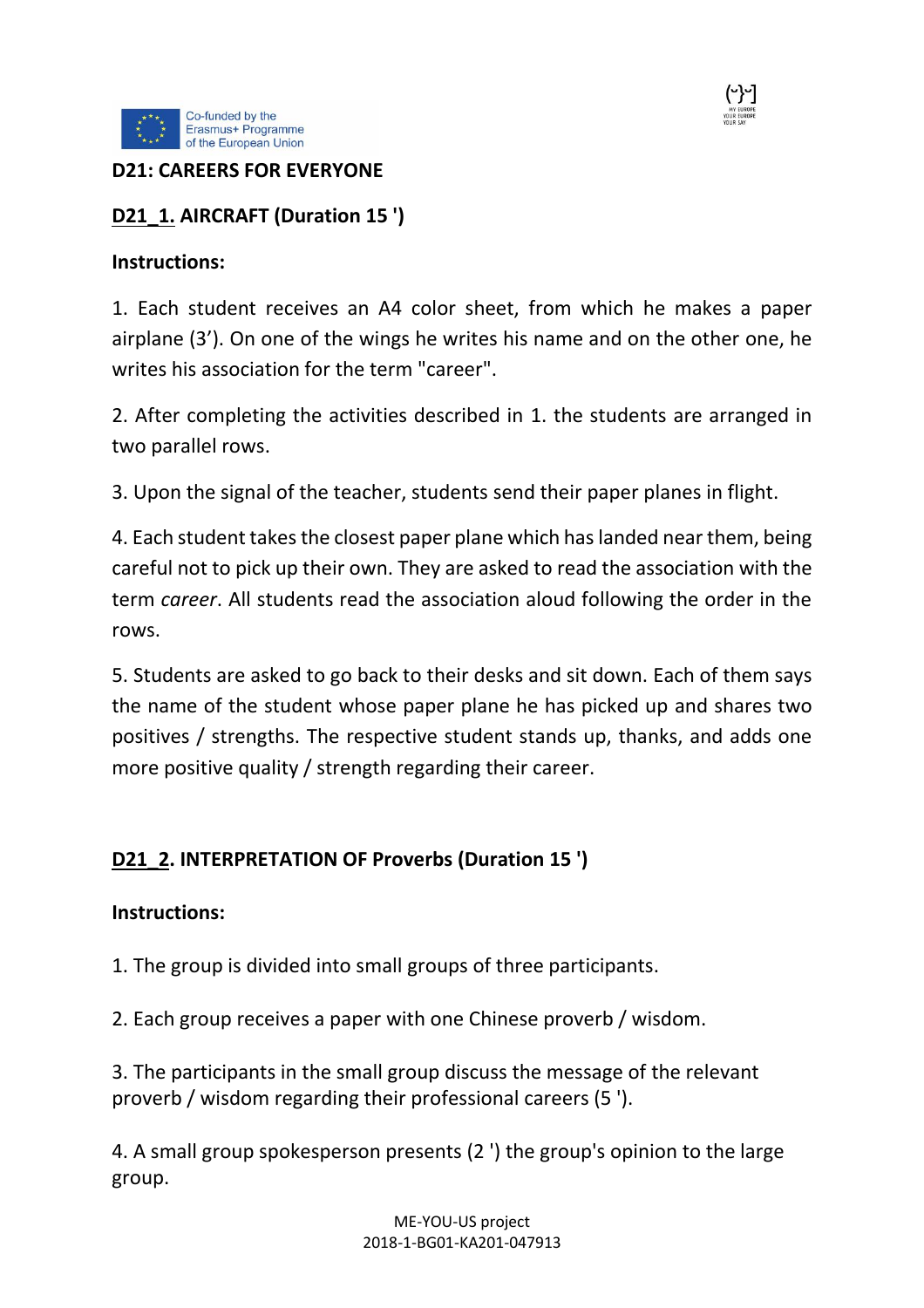



Chinese **Proverbs** 

Group 1

**Give a man a fish and he will eat it for a day.**

**Teach him how to fish and he will always have food.**

Group 2

**If you are thinking of a day ahead – you get some food! If you are thinking of a year ahead – you plant a tree! If you are thinking a hundred years ahead - educate children!**

Group 3

**If you stay in one place for long enough, the whole world will eventually pass before your eyes.**

> Group 4 **Each long journey begins with a single step.**

> > Group 5

**As the storm approaches, some people build walls, others build windmills.**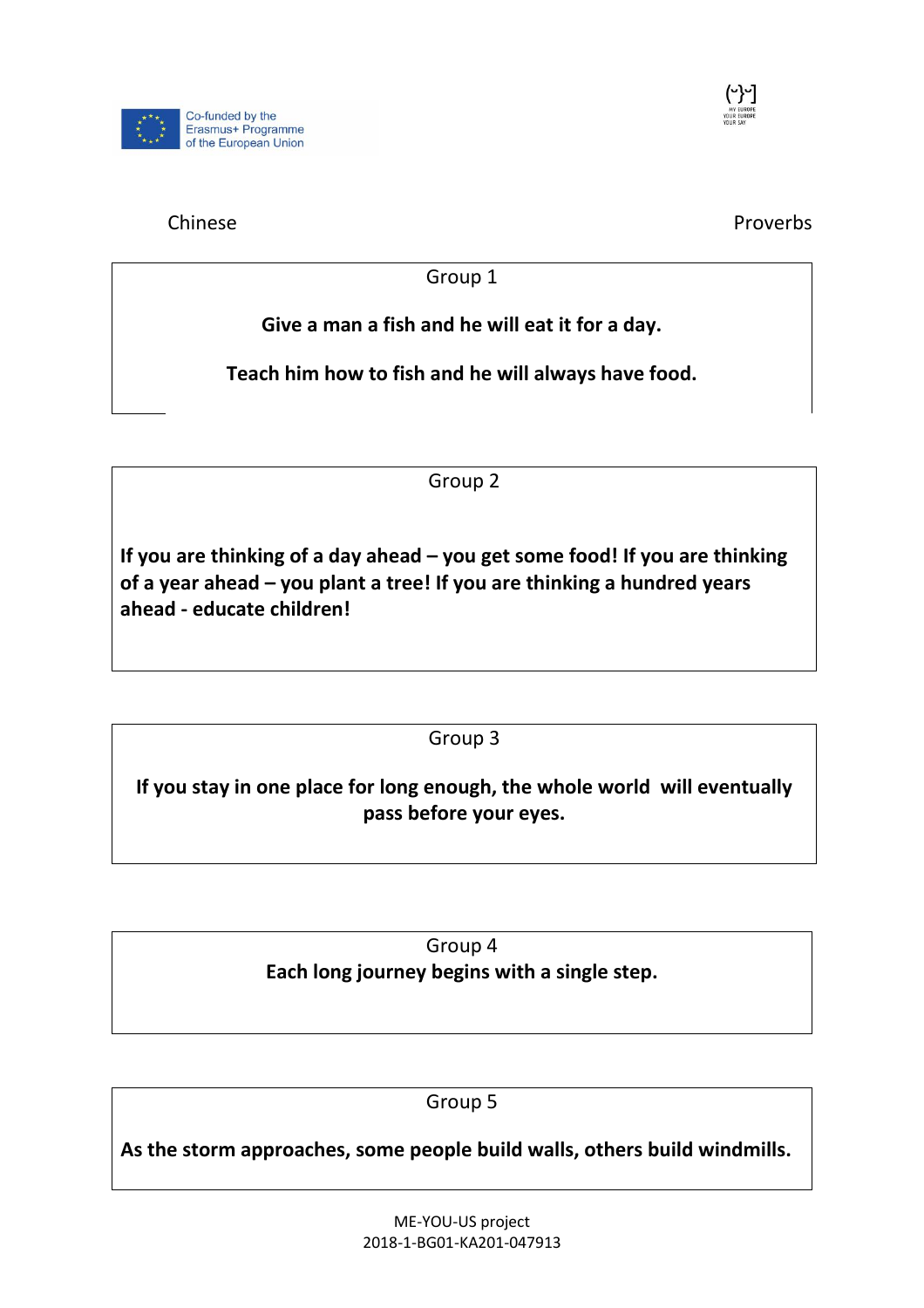



## Group 6

# **Lost gold can be found, lost time - never.**

Group 7

**To learn more about the road ahead, ask those who are returning.**

Group 8

**It is better to light a candle than to curse the darkness.**

Group 9

**All things are difficult before they become easy.**

Group 10

**A small axe can knock down a large tree.**

## **D21\_3. "TWO ROMA WORLDS" VIDEO (Duration 15 ')**

<https://www.youtube.com/watch?v=34-0rlcxEYI>

**Instructions:**

1. The teacher plays the video "Two Roma Worlds" (7 ').

2. The teacher organizes and conducts a discussion (8 ') with the students on discussing the following issues:

2.1. What is the reason for the two girls in the movie to have different fates?

ME-YOU-US project 2018-1-BG01-KA201-047913